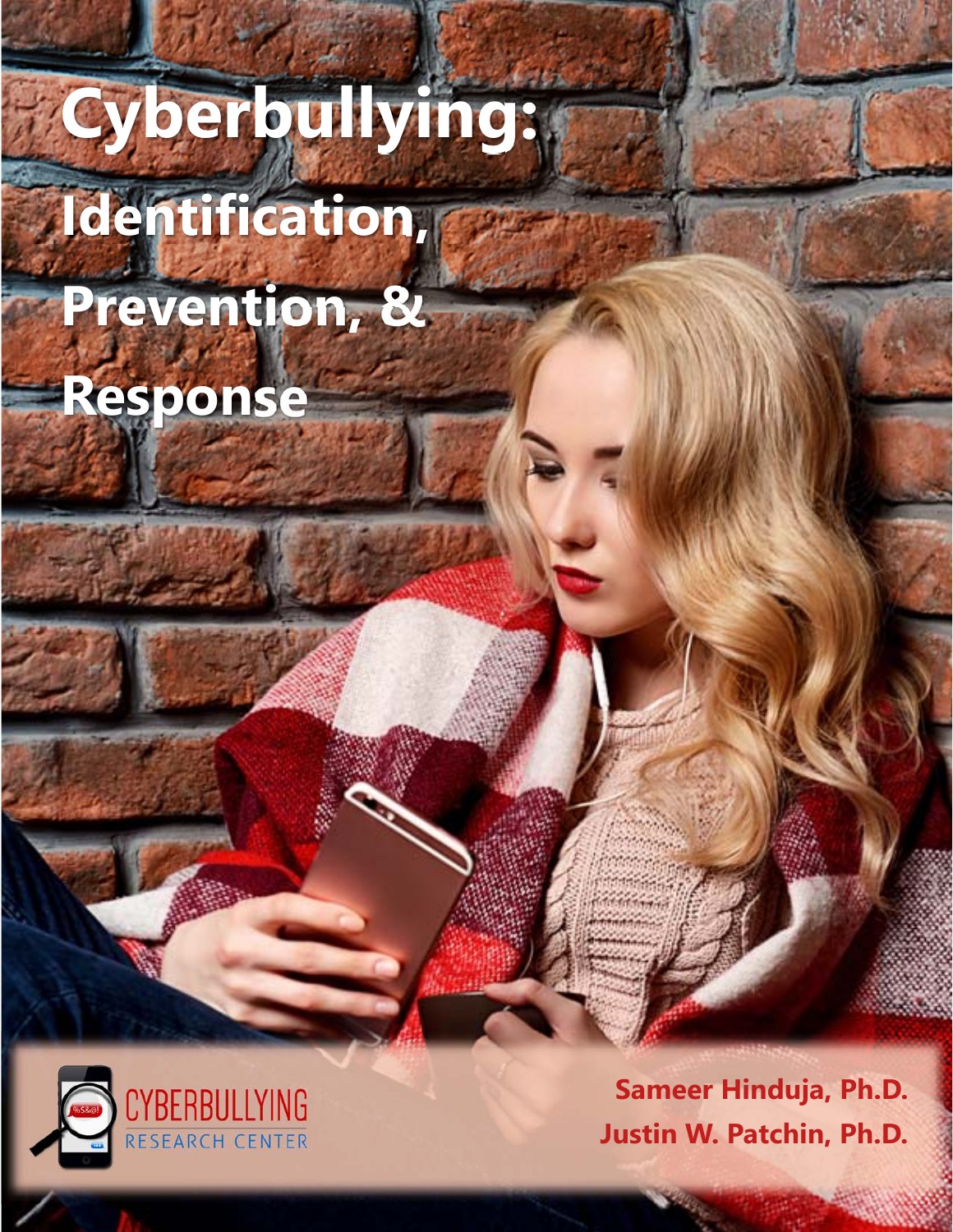

ids have been bullying each other for generations. The latest generation, however, has been able to utilize technology to expand their reach and the extent of their harm. This phenomenon is being called cyberbullying, defined as: "willful and repeated harm inflicted through the use of computers, cell phones, and other electronic devices." Basically, we are referring to incidents where adolescents use technology to harass, threaten, humiliate, or otherwise hassle their peers. For example, youth can send hurtful texts to others or spread rumors using smartphones or tablets. Teens have also created web pages, videos, and profiles on social media platforms making fun of others. With mobile devices, adolescents have taken pictures in a bedroom, a bathroom, or another location where privacy is expected, and posted or distributed them online. Others have recorded unauthorized videos of their peers and uploaded them for the world to see, rate, tag, and discuss. Still others are embracing anonymous apps or the interactive capabilities on gaming networks to tear down or humiliate others. K

# **What are some negative effects that cyberbullying can have on a person?**

There are many detrimental outcomes associated with cyberbullying that reach into the real world. First, many targets report feeling depressed, sad, angry, and frustrated. As one teenager told us: "It makes me hurt both physically and mentally. It scares me and takes away all my confidence. It

makes me feel sick and worthless." Those who are victimized by cyberbullying also reveal that they are often afraid or embarrassed to go to school. In addition, research has revealed a link between cyberbullying and low self-esteem, family problems, academic difficulties, school violence, and various delinquent behaviors. Finally, cyberbullied youth also report having suicidal thoughts, and there have been a number of examples in the United States and abroad where youth who were victimized ended up taking their own lives.

## **Where does cyberbullying commonly occur?**

Cyberbullying occurs across a variety of venues and mediums in cyberspace, and it shouldn't come as a surprise that it occurs most often where adolescents congregate. In the early 2000s, many kids hung out in chat rooms, and as a result that is where most harassment took place. In recent years, most youth are have been drawn to social media (such as Instagram, Snapchat, Musical.ly, and Twitter) and video-sharing sites (such as YouTube). This trend has led to increased reports of cyberbullying occurring in those environments. We are also seeing it happen with portable gaming devices, in augmented reality (AR) and virtual reality (VR) environments, in social gaming sites, and in anonymous apps that come and go on a regular basis.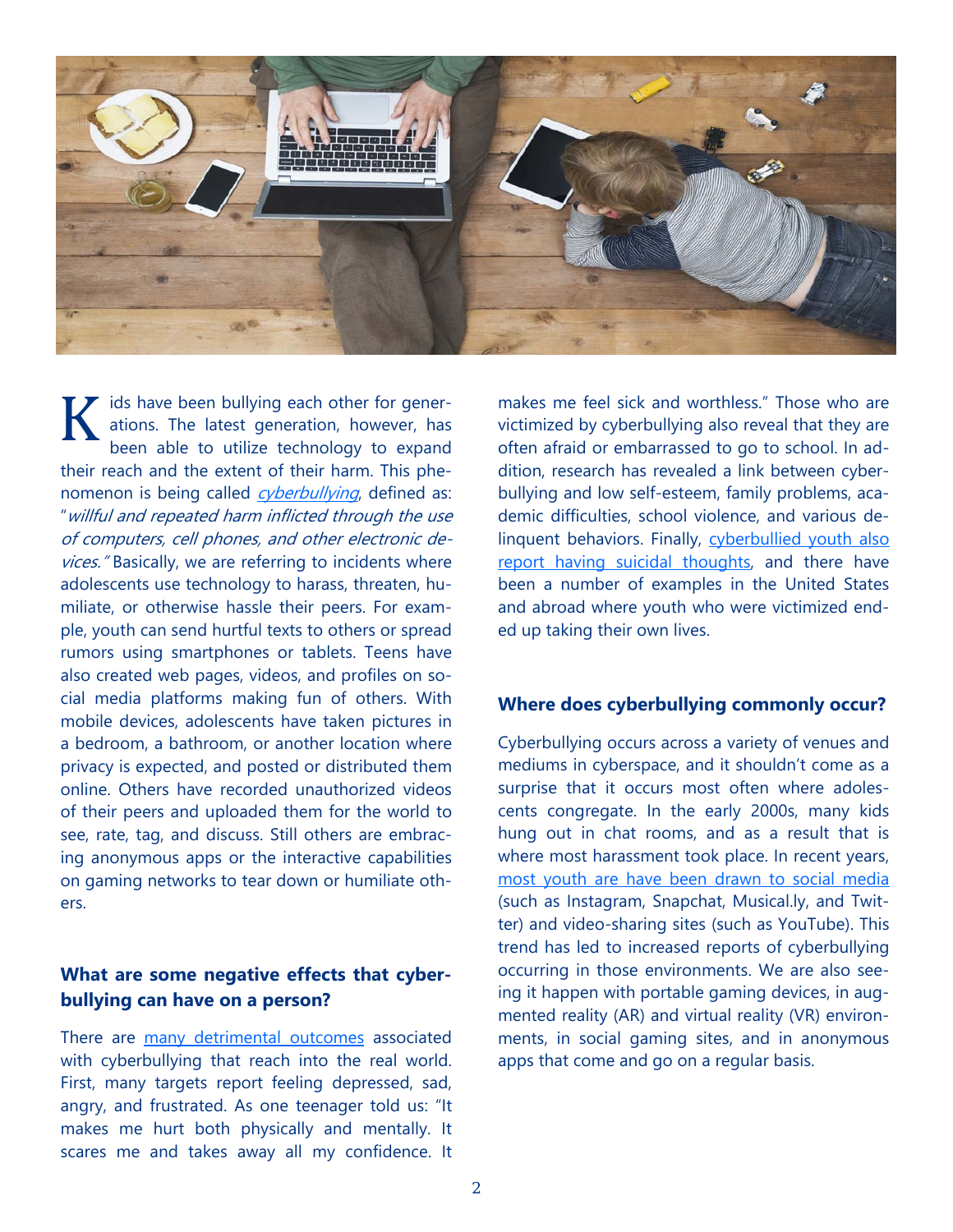## **Cyberbullying by the numbers**

Estimates of the number of youth who experience cyberbullying vary widely (ranging from 10-40% or more), depending on the age of the group studied and how cyberbullying is formally defined. In our research, we inform students that cyberbullying is when someone "repeatedly makes fun of another person online or repeatedly picks on another person through email or text message or when someone posts something online about another person that they don't like." Using this definition, about 28% of the students who have been a part of our most recent 10 studies over the last decade have said they have been the victim of cyberbullying at some point in their lifetime. About 16 percent admitted to cyberbullying others during their lifetime. In our most recent study of a nationallyrepresentative sample of approximately 5,700 middle and high schoolers in the U.S., 33.8 percent said they had been cyberbullied during their lifetime, while 16.9 percent said they had been cyberbullied within the previous 30 days. With regard to offending, 11.5 percent revealed they had cyberbullied others during their lifetime, while 6.0 percent admitted doing so in the last 30 days.

## **Cyberbullying vs. traditional bullying**

While often similar in terms of form and technique, cyberbullying and bullying have many differences that can make the latter even more devastating. With the former, victims may not know who is targeting them, or why. The aggressor can cloak his or



her identity using anonymous email addresses or pseudonymous screen names. Second, the hurtful actions of those who cyberbully can go viral; that is, a large number of people (at school, in the neighborhood, in the city, in the world!) can participate in the victimization, or at least find out about the incident with a few keystrokes or touchscreen impressions. It seems, then, that the pool of potential targets, aggressors, and witnesses/bystanders is limitless.

Third, it is often easier to be cruel using technology because cyberbullying can be done from a physically distant location, and the aggressor doesn't have to see the immediate response by the target. In fact, some teens simply might not realize the serious harm they are causing because they are sheltered from the victim's response. Finally, while parents and teachers are doing a better job supervising youth at school and at home, many adults don't have the technological know-how (or time) to keep track of what teens are up to online. As a result, a target's experience may be missed and a aggressor's actions may be left unchecked. Even if those who bully are identified, many adults find themselves unprepared to adequately respond.

# **Why is cyberbullying becoming a major issue?**

Cyberbullying is a growing problem because increasing numbers of kids are using and have completely embraced online interactivity. A remarkable 95% of teens in the U.S. are online, and the vast

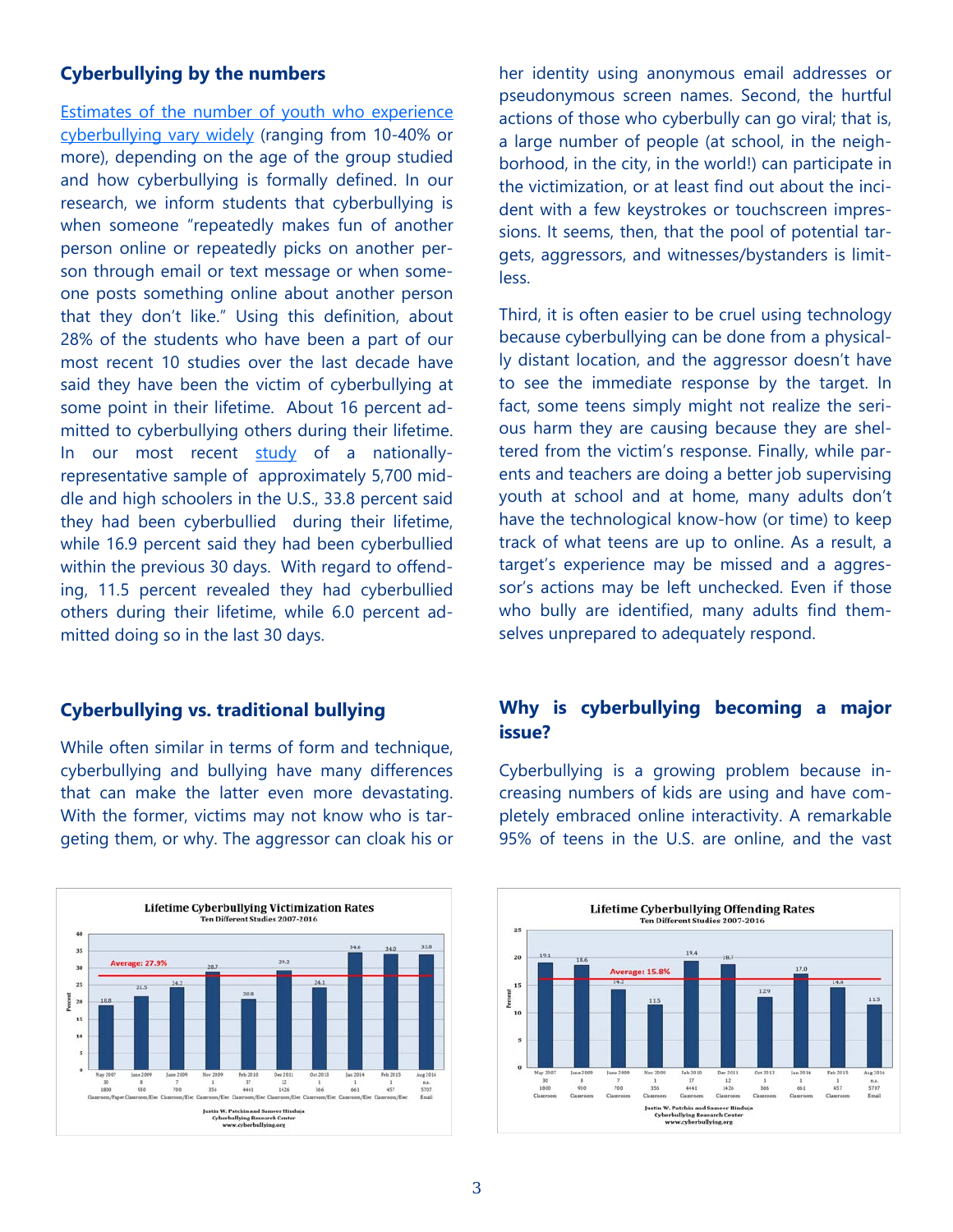majority access the internet on their mobile device. They do so for school work, to keep in touch with their friends, to play games, to learn about celebrities, to share their creations, or for many other reasons. Because online communication tools have become such a tremendous part of their lives, it is not surprising that some youth have decided to use the technology to be malicious or menacing toward others. The fact that teens are constantly connected to technology means they are susceptible to victimization (and able to act on mean impulses toward others) around the clock. And because some adults have been slow to respond to cyberbullying, many feel that there are little to no consequences for their actions. Many even feel that there is little chance of detection and identification, let alone sanction.

Cyberbullying crosses all geographical boundaries. Online connectivity across a broad variety of devices has opened up the whole world to users, and for the most part this has been a good thing (a really good thing!). Nevertheless, some kids feel free to post or send whatever they want while online without considering how that content can cause harm.

## **Obstacles in the fight to stop cyberbullying**

There are two primary challenges today that make it difficult to prevent cyberbullying. First, even though this problem has been around for almost two decades, some people still don't see the harm associated with it. Some attempt to dismiss or disregard cyberbullying because there are "more serious forms of aggression to worry about." While it is



true that there are many issues facing adolescents, parents, teachers, and law enforcement today, we first need to accept that cyberbullying is one such problem that will only get worse if ignored.

The other challenge relates to who is willing to step up and take responsibility for responding to inappropriate use of technology. Parents often say that they don't have the knowledge or time to keep up with their kids' online behavior, and that schools should be covering it in detail during class time and through other programming. Educators are often doing their part through policies, curricula, training, and assemblies, but sometimes don't know when and how to intervene in online behaviors that occur away from school but still involve their students. Finally, law enforcement is hesitant to get involved unless there is clear evidence of a crime or a significant threat to someone's physical safety. As a result, cyberbullying incidents either slip through the cracks, are dealt with too formally, are dealt with too informally, or are otherwise mismanaged. At that point, the problem behaviors can continue and even escalate because they aren't adequately or appropriately addressed.

Based on these challenges, we need to create an environment where all youth feel comfortable talking with adults about this problem and feel confident that meaningful steps will be taken to resolve the situation. We also need to get everyone involved - kids, parents, educators, counselors, youth leaders, law enforcement, social media companies, and the community at large. It will take a concerted and comprehensive effort from all stakeholders to make a meaningful difference in reducing cyberbullying.

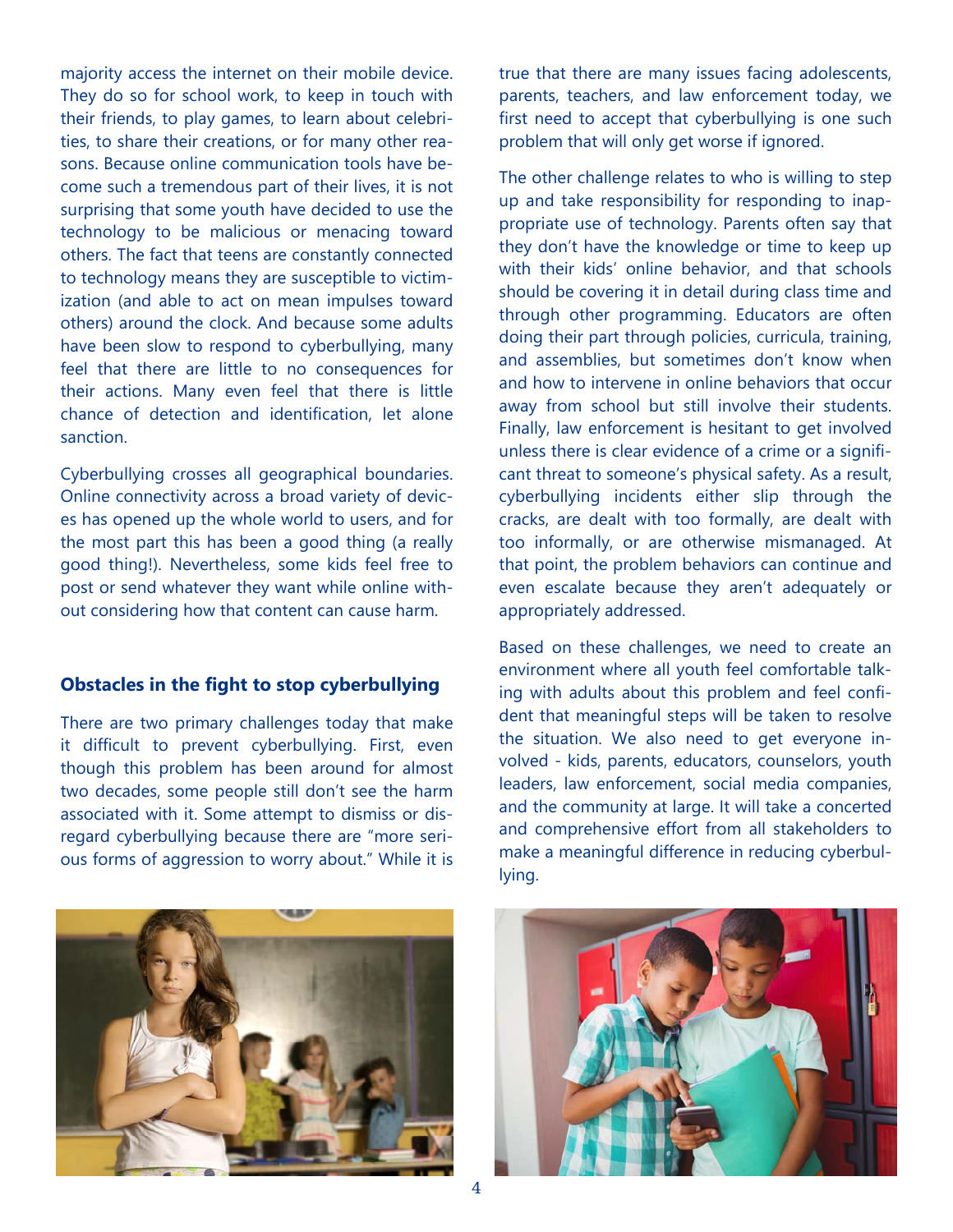"Today my best friends turned on me and put my business on social media and I can't believe why! I told them who I liked and they took and posted our conversation...I didn't want to fight back but I did and one of my friends told everyone the guy I like told her he would never date me and now everyone knows :( now everyone's calling me dirty and a slut."

# **The role of parents**

The best tack parents can take when their child is cyberbullied is to make sure they feel (and are) safe, and to convey unconditional support. Parents must demonstrate to their children through words and actions that they both desire the same end result: that the cyberbullying stop and that life does not become even more difficult. This can be accomplished by working together to arrive at a mutuallyagreed upon course of action, as many times it is appropriate (and important) to solicit the child's perspective as to what might be done to improve the situation. It is so critical not to be dismissive of their perspective, but to validate their voice and perspective. Targets of cyberbullying (and those who observe it) must know for sure that the adults who they tell will intervene rationally and logically, and not make the situation worse.

If it is deemed necessary, parents should explain the importance of scheduling a meeting with school administrators (or a teacher they trust) to discuss the matter. Parents may also be able to contact the father or mother of the offender, and/or work with the Internet Service Provider, Cell Phone Service Provider, or Content Provider to investigate the issue or remove the offending material (many times, the victim simply wants the content or account deleted so they can move on with their life). The police should also be approached when physical threats are involved or a crime has possibly been committed (extortion, stalking, blackmail, sexual exploitation of minors, etc.).

Overall, parents must educate their kids about appropriate online behaviors just as they convey appropriate offline behaviors. They should also monitor their child's activities while online – especially

early in their exploration of cyberspace. This can be done informally (through active participation in your child's internet experience, which we recommend most of all) and formally (through software). Spying on kids and unnecessarily invading their privacy should only be done as a last resort when there is a significant cause for concern. Honest and open monitoring is a part of a healthy parent-child relationship. Spying conveys distrust and may encourage youth to go further underground.

In time, parents will need to give their children more freedom, privacy, and responsibility. They will not be able to monitor their child's activities 24/7, nor should they need to do so. As a result, it is crucial that parents cultivate and maintain an open, candid line of communication with their children, so that they are inclined to reach out when they experience something unpleasant or distressing online. Reinforce positive morals and values about how others should be treated with respect and dignity. Point out models to emulate in society, and use viral mistakes made by other youth and adults as teachable moments.

Resilience - the skill to bounce back after facing adversity - is also important to cultivate with intention at this stage. Instead of swooping in and rescuing kids from all of their social and relational struggles, help them hone the ability to deflect, disrupt, dispute, shrug off, or otherwise ignore hurtful things that others say or post. This can occur by helping them internalize positive beliefs (rather than selfdefeating thoughts) after being cyberbullied, or by spotlighting relatable overcomers in books and movies with whom they can connect.

Parents may also utilize an age-appropriate "Technology Use Contract" to foster a crystal-clear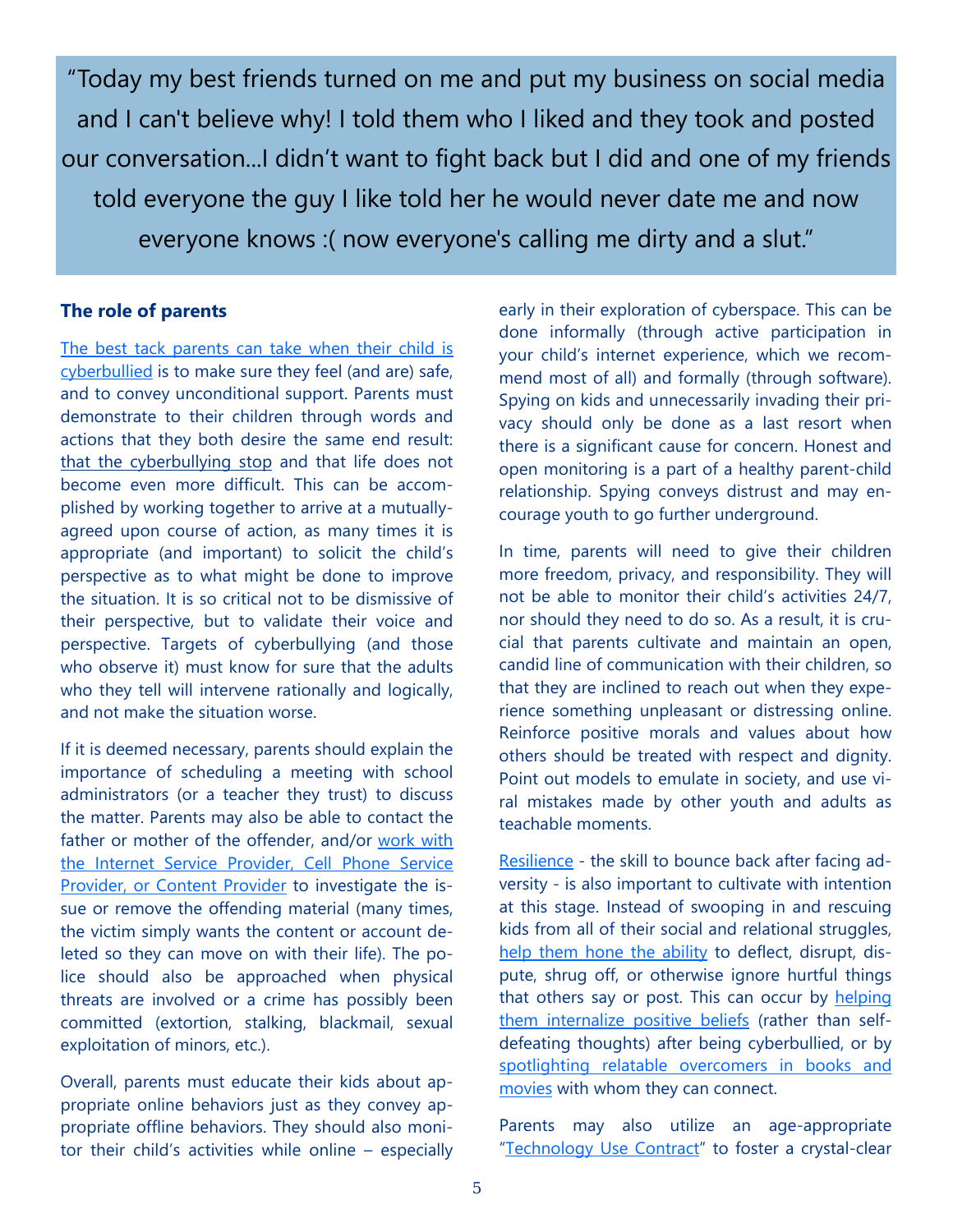

understanding about what is and is not appropriate with respect to the use of various devices and online communication tools. To remind the child of this pledged commitment, we recommend that this contract be posted in a highly visible place at home. When there are violations, immediate logical consequences must be given that are proportionate to the misbehavior. Kids need to learn that inappropriate online actions will not be tolerated. Get them to understand that technology use and access is a privilege, and not a right—and with those privileges comes certain responsibilities that *must* be respected.

If a parent discovers that their child is cyberbullying others, they should first communicate how that behavior inflicts harm and causes pain in the real world as well as in cyberspace. We must remember that kids are not sociopaths—they are just kids who sometimes lack empathy and make mistakes. That said, there are ramifications for every choice they made. Depending on the level of seriousness of the incident, and whether it seems that the child has realized the hurtful nature of his or her behavior, consequences should be firmly applied (and escalated if the behavior continues). Moving forward, it

"I like the way they [my school] handled it because they treated me with respect and did not laugh at the situation. They took it seriously."

is essential that parents pay even greater attention to the technology use of their child to make sure that they have internalized the lesson and are continually acting in responsible ways. Not only should they not be doing the wrong thing, they should be doing the right thing online!

## **What should schools do to prevent cyberbullying?**

The most important preventive step that schools can take is to educate the school community about responsible use of their devices at all times (ideally through a concerted focus on digital citizenship responsibilities). Students need to know that all forms of bullying are wrong and that those who engage in harassing or threatening behaviors will be subject to discipline. It is therefore essential to discuss issues related to appropriate online communications in various areas of the general curriculum. To be sure, these messages should be reinforced in classes that regularly utilize technology. Signage also should be posted around campus to remind students of the rules of acceptable use. In general, it is crucial to establish and maintain an environment of respect and integrity where violations result in informal or formal sanction.

Furthermore, school district personnel should review their harassment and bullying policies to ensure that it allows for the discipline of students who engage in cyberbullying. If their policy covers it,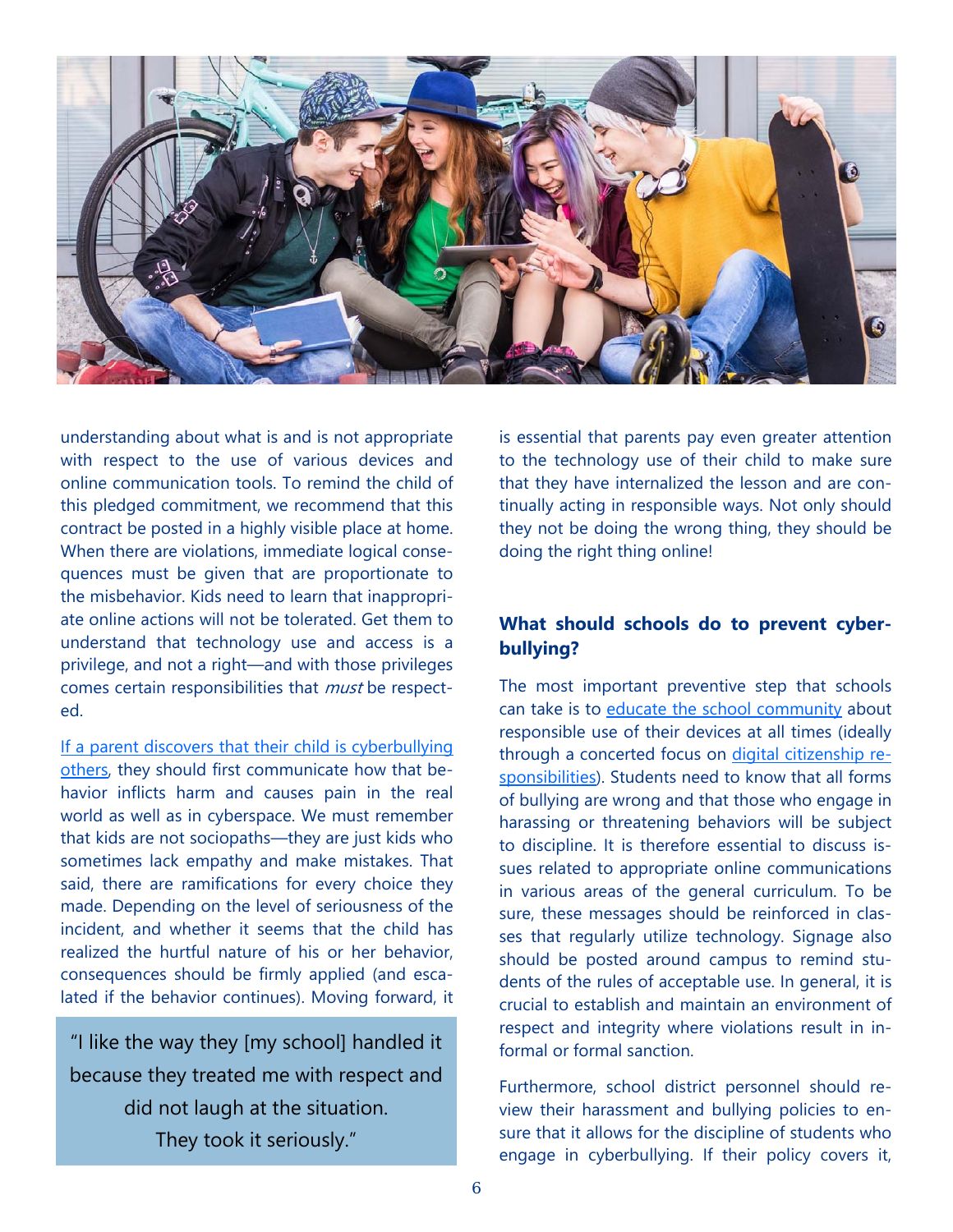cyberbullying incidents that occur at school - or that originate off campus but ultimately result in a substantial disruption of the learning environment are well within a school's legal authority to intervene. The school then needs to make it clear to all stakeholders. In some cases, simply discussing the incident with the offender's parents will result in the behavior stopping.

#### A youth may be being cyberbullied if he or she:

- unexpectedly stops using their device(s)
- appears nervous or jumpy when using device(s)
- appears uneasy about being at school or outside
- appears to be angry, depressed, or frustrated after texting, chatting, using social media, or gaming
- becomes abnormally withdrawn
- avoids discussions about their activities online
- A youth may be cyberbullying others if he or she:
- quickly switches screens or hides their device
- uses their device(s) at all hours of the night
- gets unusually upset if they can't use device(s)
- avoids discussions about what they are doing online
- seems to be using multiple online accounts, or an account that is not their own

In general, if a child acts in ways that are inconsistent with their usual behavior when using these devices, find out why.

# **What should schools do to respond to cyberbullying?**

Students should fully understand that cyberbullying will result in discipline, and our recent research shows that this known potential has a meaningful deterrent effect on youth. Utilize school liaison officers or other members of law enforcement to thoroughly investigate incidents, as needed, if the behaviors cross a certain threshold of severity. Once the offending party has been identified, develop a response that is commensurate with the harm done

#### and the disruption that occurred.

Moreover, schools should come up with creative response strategies, particularly for relatively minor forms of harassment that do not result in significant harm. For example, students may be required to create anti-cyberbullying posters to be displayed throughout the school, or a public service announcement (PSA) video conveying an anti-bullying and/or a pro-kindness message. Older students might be required to give a brief presentation to younger students about the importance of using technology in ethically-sound ways. The point here, again, is to condemn the behavior (without condemning the child) while sending a message to the rest of the school community that bullying in any form is wrong and will not be tolerated.

Even though the vast majority of these incidents can be handled informally (calling parents, counseling the aggressor and target separately, expressing condemnation of the behavior), there may be occasions where formal response from the school is warranted. This is particularly the case in incidents involving serious threats toward another student, if the target no longer feels comfortable coming to school, or if cyberbullying behaviors continue after informal attempts to stop it have failed. In these cases, detention, suspension, changes of placement, or even expulsion may be necessary. If these extreme measures are required, educators must clearly articulate the link to school and present evidence that supports their action.

## **Cyberbullying and school climate**

The benefits of a positive school climate have been identified through much research over the last thirty years. It contributes to more consistent attendance, higher student achievement, and other desirable student outcomes. Though limited, research done on school climate and traditional bullying also underscores its importance in preventing peer conflict. One of our recent studies found that students who experienced cyberbullying (both those who were targets and those who admitted to cyberbullying others) perceived a poorer climate at their school than those who had not experienced cyber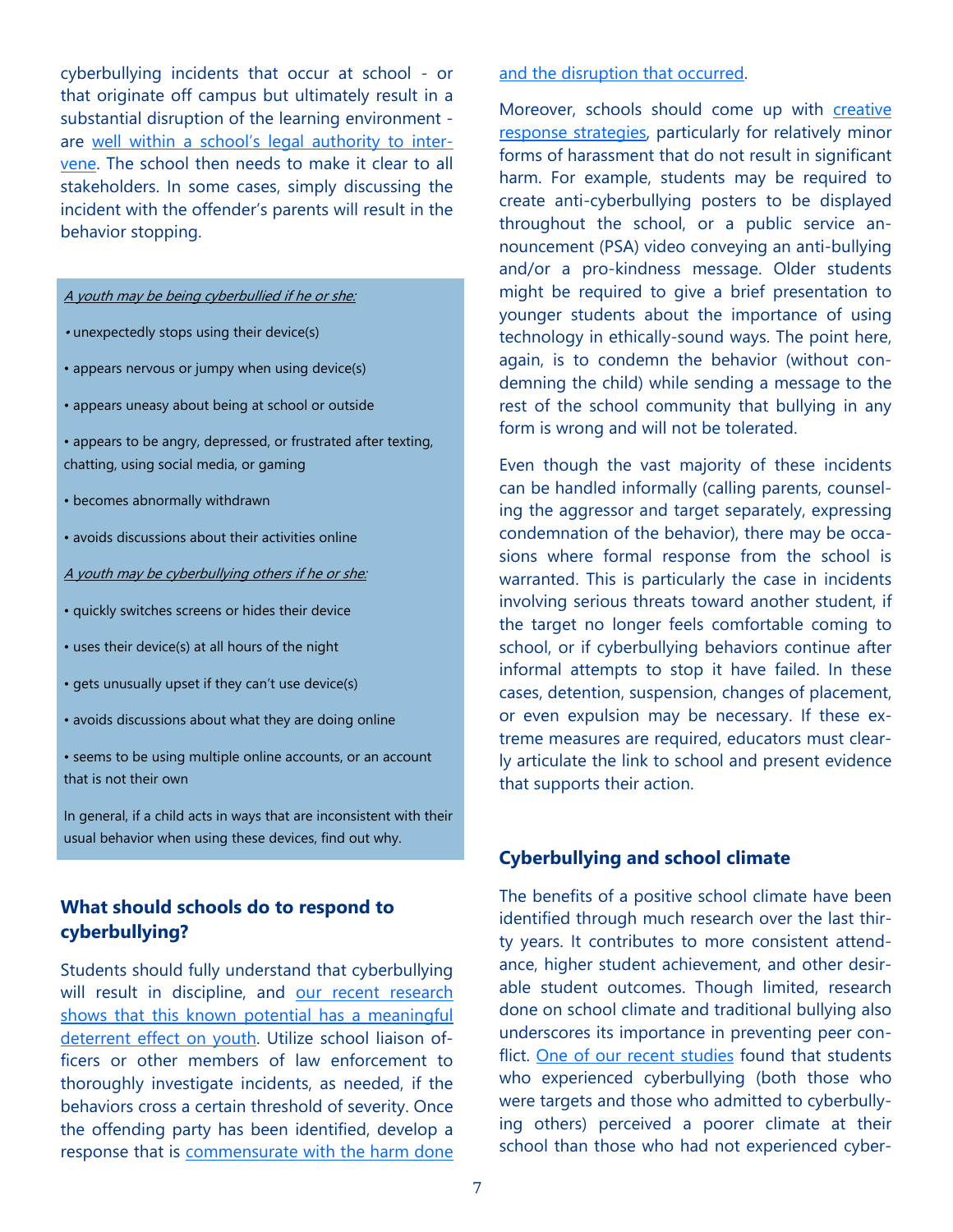bullying. Youth were asked whether they "enjoy going to school," "feel safe at school," "feel that teachers at their school really try to help them succeed," and "feel that teachers at their school care about them." Those who cyberbullied others or who were the target of cyberbullying were less likely to agree with those statements.

Overall, it is critical for educators to develop and promote a safe and respectful school climate - one marked by shared feelings of connectedness, belongingness, peer respect, morale, safety, and even school spirit. A positive on-campus environment will go a long way in reducing the frequency of many problematic behaviors at school, including bullying. In this setting, teachers must demonstrate emotional support, a warm and caring atmosphere, a strong focus on academics and learning, and a fostering of healthy self-esteem. In schools with healthy climates, students know what is appropriate and what is not.



## **What can youth do?**

First and foremost, youth should develop a relationship with an adult they trust (a parent, teacher, or someone else) so they can talk about any experiences they have online (or off) that make them upset or uncomfortable. If possible, teens should ignore minor teasing or name calling, and not respond to the aggressor as that might simply make the problem continue. If they can develop the ability to demonstrate resilience when targeted, it will bode well for their future since there will always be others who want to tear them down as they journey towards personal and professional success in life.

Kids should also use the account and privacy settings within each device, app, or network to control who can contact and interact with them, and who can read their online content. This can significantly reduce their victimization risk.

It's useful to keep all evidence of cyberbullying to show an adult who can help. If targets of cyberbullying are able to keep a log or a journal of the dates and times and instances of the online harassment, that can also help prove what was going on and who started it—which greatly helps during an investigation. This information can also be forwarded to the respective site or company that serves as the venue or medium for the cyberbullying. Youth should take the time to report any harassment, threats, impersonation, or other problems they see or experience, and remember that their identity will be protected to the maximum extent of the law when doing so (we have a frequently updated list of Internet, gaming, and social media companies and their contact information at cyberbullying.org/ report so you know exactly where to get help).

In addition, kids should go online with their parents – show them what sites and apps they use, and share with them why they are great. Chat with them about what safety precautions they use while texting or tweeting, and tell them to give others a chance to come through for them if a problem arises.

Finally, they should pause before they post-and make really wise decisions with what they share or send or post online, considering the possibility that anyone and everyone may see it (including their